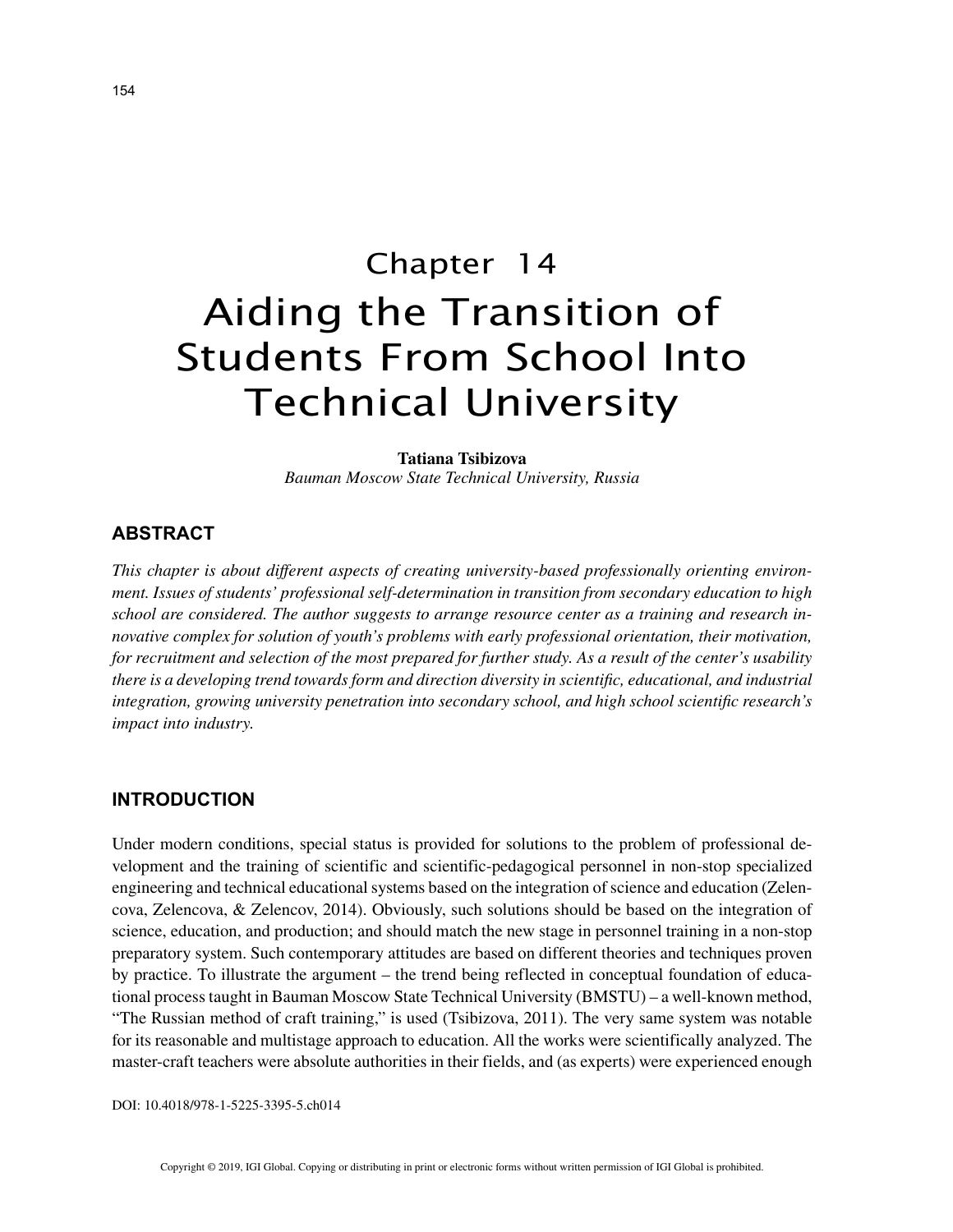#### *Aiding the Transition of Students From School Into Technical University*

to be able to see the mistakes of their students and to provide explanations. There were three (3) main components (Antsupova, 2005):

- Serious theoretical preparation equivalent to the same quality preparation offered by traditional universities;
- Practice within real factory conditions;
- Non-stop communication between the school and real factories.

Students' professional self-determination (as a process) is influenced not only by educational learning, professional orientation, and research-and-development components, but also by the necessity of personality development in individual and social directions. Such a process 'evolves' the holistic development of the personality of those students who possess a flair for science, research, and creativity and who are considered to be the subjects of the development of professional and social self-determination. It is characterized by the fostering of a desire for creativity, self-expression, and self-affirmation in professional activity; by stable and dominated motives, views and interests, position to knowledge and acquired know-how, social norms, and values; level of moral and aesthetic culture; and development of self-awareness.

Global society needs the educational system's reconsideration that has manifested itself in the practical implementation of a new educational paradigm – one enabled to transform the educational space of a 'high-school-to-university' transition as an important component of a system of continuing professional educational ; and enabled to emphasize the necessity of research with respect to social movements in the context of educational reforms (Arnove, Torres, & Franz, 2012; Tsibizova, 2012).

The author's understanding that the economic and social terms of societal development influences education directly makes the problem even more relevant in terms of its research impact concerning the formation, development, and current stage of the educational environment in the world, in the country, and in a given society (Ivanov, & Ivanova, 2015; Biggeri, & Santi, 2012).

Modern society needs educative, moral, professionally competent, pragmatic people capable of making decisions and of taking correspondent responsibility for those decisions; people who are capable of cooperating with others; people who are notable by their upward mobility, positive dynamics, and constructive communication resulting from social expertise (Arakcheeva, 2012; Sergeeva, 2016). Society demands that young people in their teens define their professional path. In such circumstances, one of the main tasks of high school is to reveal, teach, engage, and support the youth who are interested in science – to regenerate society's scientific potential.

These goals are aimed at the pre-institute period, as the personality is built up in the secondary school period.

In these circumstances, six of the main purposes of high school are as follows:

- To reveal and develop creative abilities and a flair for science;
- To mold key competences and professionally-important personality features as well as to mold motives towards practical implementation of the knowledge received;
- To provide necessary educational conditions for talented children;
- To guide and help youth in their professional orientation;
- To propagate science; and
- To choose those students who are most prepared and ready for the educational process.